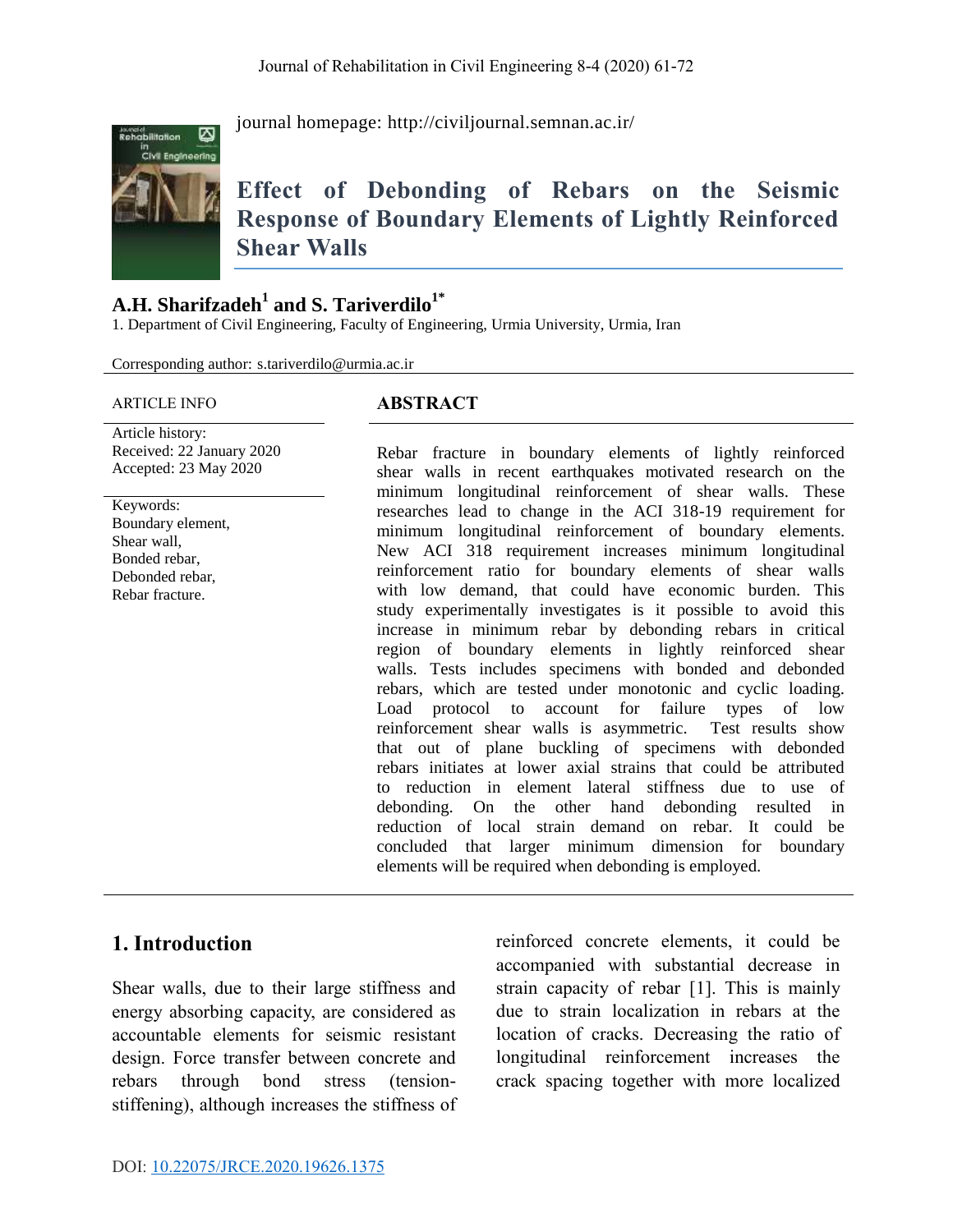strain profile for rebar leading to more reduction in strain capacity of the rebar [2-3].

On the other hand, while minimum rebars in beams and columns are derived employing the concept of spreading plasticity along member length by providing ratio of 2 to 3 between flexural strength and cracking strength [4], this is not the case for shear walls. For shear walls similar to slabs, the main concept in calculating minimum reinforcement is crack spacing and width in concrete [2]. This resulted in very different ratio of longitudinal rebars for beams and columns versus shear walls, while this ratio is about 0.004 for beams and columns, it is about 0.0025 for walls [5]. As discussed in preceding paragraph, smaller ratio of longitudinal rebars results in more localized strain profile for rebar and could lead to rebar fracture. This is exactly what was happened in 1985 Chile earthquake where longitudinal rebars of lightly reinforced bearing walls in eight story building was fractured. The same type of collapse is again found in 2010/2011 Canterbury earthquakes, leading to collapse of several multi story buildings [6].

These failures show that while main emphasis in boundary elements of shear walls is on its compression response [7,8], its response under mainly tensile loading could be crucial. Accounting for these observed failures, there are increased attention at failure modes of lightly reinforced walls [9- 12]. These efforts concluded in increased longitudinal reinforcement ration for boundary elements of shear walls in amendment 3 of NZS 3101-06 [13] and later in ACI 318-19 [5].

Increasing the minimum ratio of longitudinal reinforcement is not the only way to reduce the risk of rebar fracture at possible plastic

hinge location. It is well known that debonding of reinforcement could be employed to avoid localization of strain in rebars and even it is a recommended practice in ACI 318-19 to provide adequate stretching length for anchor bolts. Shimazaki experimentally investigated the effect of debonding on the repairability of coupling beams with diagonal reinforcement [14]. He showed that debonding by inducing uniform distribution of strain in diagonal rebars, reduces repair cost and increases energy absorption capacity of the element. Patel et al. 2015 investigated the effect of rebars rib spacing and height on its strain profile under monotonic tensile loading [15]. They found that decreasing rib height (which in fact means debonding it from surrounding concrete) reduces the number of cracks, increases crack width and strain penetration depth and yield penetration.

Under cyclic loading, concentrated cracks in boundary element reduces its lateral stiffness. Even at small axial displacements, this reduction in lateral stiffness leads to out of plane buckling (OOPB). Paulay and Preistley [16] assessing results of experimental works on boundary elements, developed a correlation between average axial deformation and beginning of OOPB. Rosso et al. [17] investigated boundary elements of thin lightly reinforced walls that are commonly used in south America. They found that cracking pattern largely affects the tensile strain initiating OOPB. Kowalsky et al. [18] developed a comprehensive experimental program on boundary elements of ductile shear walls using different loading protocols. They found that increasing the ratio of longitudinal reinforcement increases susceptibility to OOPB.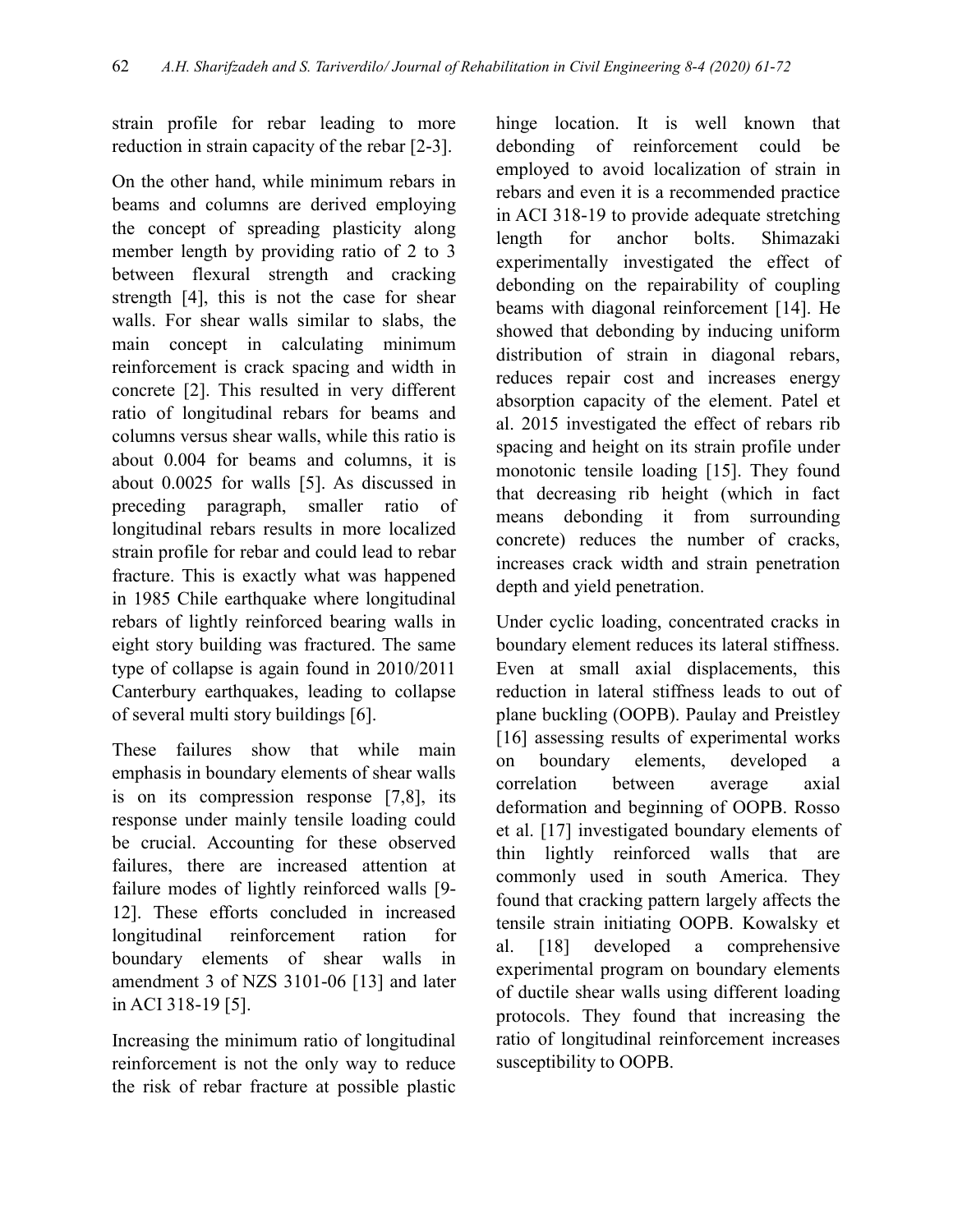This paper investigates effect of rebar debonding on the strain localization of longitudinal reinforcements in lightly reinforced boundary elements of shear walls. Sample tests are designed to replicate boundary elements of lightly reinforced shear walls. Monotonic and cyclic tests are carried out to investigate the effect of debonding on cracking pattern, reinforcement strain profile and out of plane instability in boundary elements.

#### **2. Evaluating Strain Profile and out of Plane Buckling**

Strain penetration (SP) into foundation and on either side of cracks, tension stiffening (TS) and localization of rebar fracture (RF) complicates derivation of actual strain profile of rebar from test results. In the same time, beginning of OOPB is related to mean rebar axial strain. Evaluation of this average strain at least requires eliminating the effect of strain penetration (ST). Therefore, it seems necessary to develop a procedure to obtain actual uniform strain of the rebar. This section develops this procedure and describe various strain measures and correlation between rebar strain and OOPB that should be verified for testes specimens.

Altheeb et al. [19] and Patel et al. designed tests to evaluate strain penetration in boundary elements of shear walls. Tests by Patel et al. for rebars with standard rib conforming to NZS 3101-6 with yield stress of 300 MPa gave a strain penetration length about 3.6 $d_b$  on either side of crack  $(l_{sp})$ . However as could be expected, tests by Altheeb shows that strain penetration length is not fixed and depends on the rebar strain. Based on the finding of Altheeb et al., Figure 1 shows how this length changes with rebar strain. As could be seen extent of variation in strain penetration length is quite significant. In the treatment of experimental results this depends should be accounted for.



between cracks with rebar strain based on experimental results of Altheeb et al. [19].

Slip due to strain penetration in foundation could be calculated using simple bond-slip models, such as that developed by Sezen and Setzler [20]. Assuming uniform bond stress and its reduction from  $\sqrt{f_c}$  for rebar strains  $(\varepsilon_s)$  smaller that yield strain  $(\varepsilon_y)$ , to  $\alpha \sqrt{f_c}$  for strains larger than *εy*, slip due to strain penetration into foundation (Δ*slip*) could be evaluated in closed form as

$$
\Delta_{slip} = \frac{\varepsilon_s f_s d_b}{8\sqrt{f_c}} \qquad \varepsilon_s \le \varepsilon_y \qquad (1)
$$
\n
$$
\Delta_{slip} = \frac{\varepsilon_s f_s d_b}{8\sqrt{f_c}} + \frac{(\varepsilon_s + \varepsilon_y)(f_s - f_y) d_b}{8\alpha \sqrt{f_c}} \quad \varepsilon_s \ge \varepsilon_y
$$

where  $f_s$ ,  $f_y$ ,  $d_b$  are rebar actual stress, yield stress and diameter;  $f_c'$  is concrete compressive strength; and  $\alpha$  is assumed to be 0.5 by Sezen and Setzler. Constant *α* does not accounts for reduction in bond stress with increasing strain in rebar. To account for decrease in bond stress in larger strains, in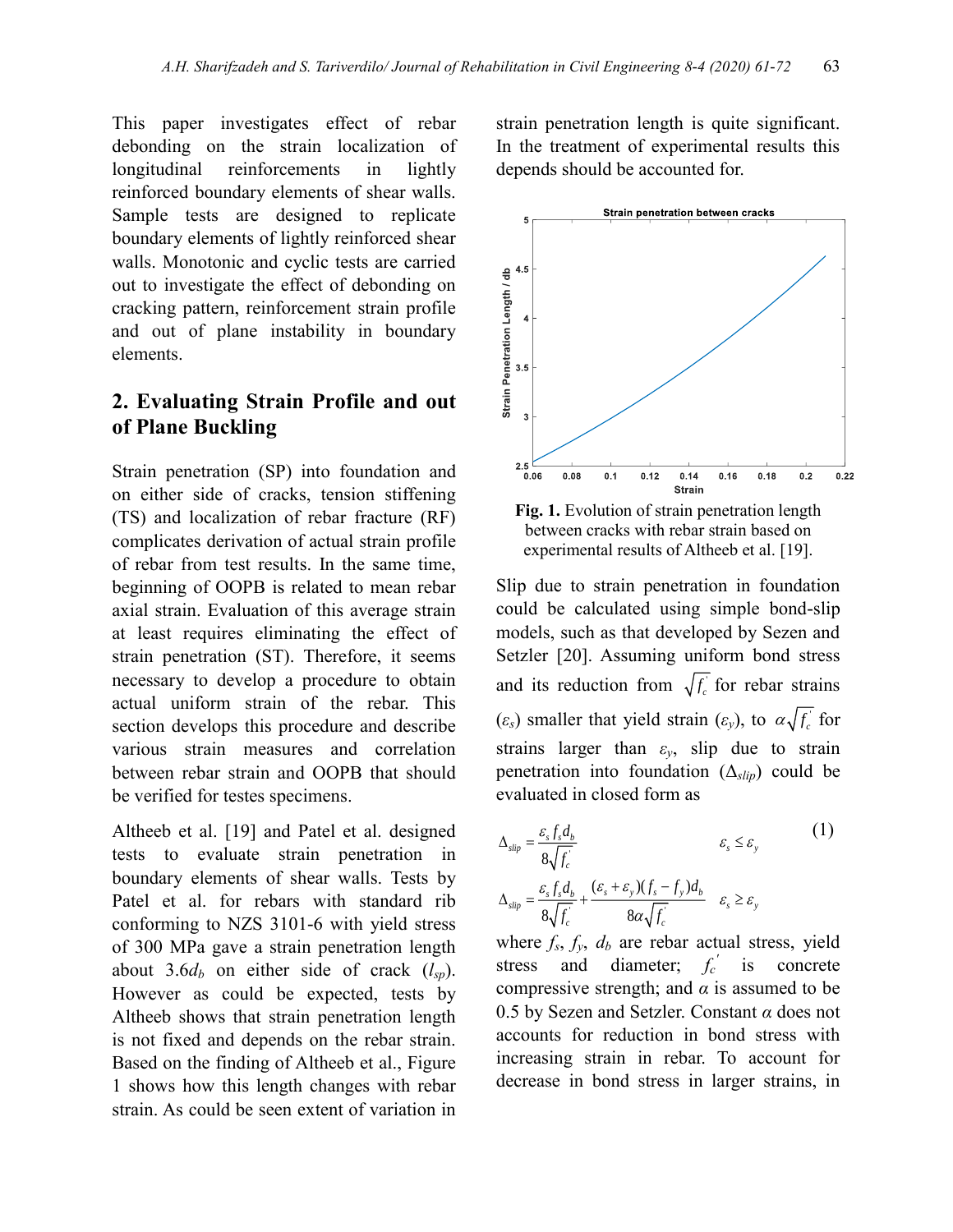this study, it is assumed that  $\alpha$  evolves with rebar strain as follows

$$
\alpha = 0.81 - 1.43\varepsilon_s \ge 0.5\tag{2}
$$

At the final stage of the test, assumed strain field in the specimen is depicted in Figure 2.



**Fig. 2.** Notations used in analysis of strain field.

Tension stiffening, due to force transfer from rebar to surrounding concrete between cracks, reduces rebar stress in uncracked segments and consequently reduces total deformation. At final stages of test, strain in total length is well above yield strain, therefore use of bond stress of  $\alpha\sqrt{f_c}$  could be a valid assumption. With these assumptions, stress in the rebar midway between cracks for segment *i* will be

$$
\Delta f_{s,i} = \alpha \sqrt{f_c'} \pi d_b \frac{L_{cr,i}}{2}
$$
\n
$$
\Delta \varepsilon_{s,i} = \frac{\Delta f_{s,i}}{E_{sh}}
$$
\n(3)

where *i* denotes element segment *i* between cracks (see Figure 2); *Lcr,i* , Δ*fs,i* , Δ*εs,i* are length and decrease in rebar stress and strain at midway between cracks all in segment *i* and *Esh* is rebar strain hardening ratio.

Now integrating rebar strain between cracks, it will be straight forward to calculate rebar deformation between cracks. The total deformation minus slip due to strain penetration into foundation will be

$$
\Delta_{total} - W_{slip} = \Delta_{ts} + \Delta_{nfc} + \Delta_{fc} =
$$
\n
$$
\sum_{i=1}^{N_{crack}-1} \left( \int_{0}^{L_{cr,i}} \varepsilon_{s} dx + W_{nfc,i} \varepsilon_{nfc,i} \right) + (W_{fc} + l_{sp}) \varepsilon_{fc}
$$
\n(4)

here  $\Delta_{ts}$ ,  $\Delta_{nfc}$  and  $\Delta_{fc}$  are deformation components due to rebar elongation between cracks, at cracks where no rebar fracture occurs and at crack with rebar fracture, respectively.

Rebar stress in strain hardening range could be evaluated from relation proposed by Mander et al. [21]

$$
f_s = f_{su} + (f_y - f_{su}) \left( \frac{\varepsilon_{su} - \varepsilon_s}{\varepsilon_{su} - \varepsilon_{sh}} \right)^p
$$
(5)  

$$
P = E_{sh} \frac{\varepsilon_{su} - \varepsilon_{sh}}{f_{su} - f_y}
$$

Knowing the maximum force in the test and using equation 5, it is possible to evaluate *εnfc*, then using cracking pattern, two deformation terms Δ*ts* and Δ*nfc* could be calculated. Now the third term of deformation  $(\Delta_f c)$  and then  $\varepsilon_f c$  could be computed. Considering the total length of fractured crack  $(W_f c^+ l_{sp})$ ,  $\varepsilon_f c$  should be on the same order of elongation interpolated from test results in Table 1 accounting for *actual length of fracture i.e. Wfc*+*lsp*.

Different estimates of average strain of the rebar are evaluated in three ways

- 1) Ignoring strain penetration and dividing total elongation (Δ*total*) by elements length (*l*) giving *εsm*1.
- 2) Reducing elongation due to strain penetration into foundation (Δ*slip*) from total elongation and dividing calculated elongation (Δ*total*-Δ*slip*) by the element length (*l*) giving *εsm*2.
- 3) Based on the presented analytical treatment and computing *εnfc*, which is a better estimate of actual uniform elongation.

Extensive tensile cracking of boundary elements could lead to instability in the form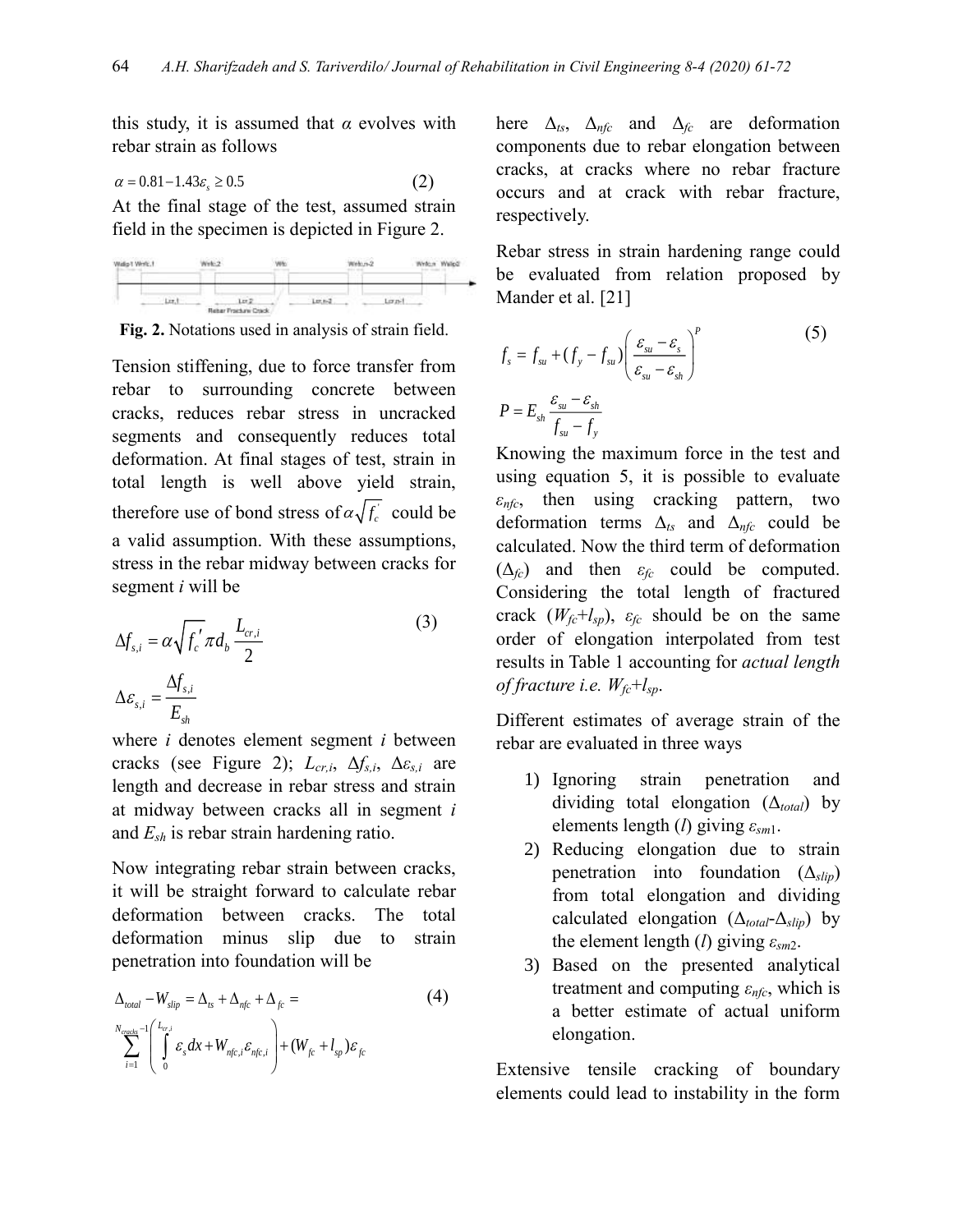out of plane buckling (OOPB) of whole specimen. Accounting for single layer of reinforcements, OOPB beginning load depends on average tensile strain experienced by the rebar  $(\varepsilon_{sm})$  between cracks and the element length (*l*) and dimension (*b*) by the following relation [3]

$$
\frac{l}{b} = \frac{1}{0.5\sqrt{\varepsilon_{sm} - 0.005}}
$$
(6)

#### **3. Experimental Program**

Tests are conducted using universal jack of 1000 kN capacity universal jack of center for infrastructure research at Urmia University. Small moment gradient along shear wall height results in nearly uniform uniaxial loading on its boundary elements. This small moment gradient results in nearly constant axial loading on boundary elements of shear walls. Consequently it is common to test boundary elements of shear walls using specimens under uniaxial loading ([8-9, 18- 19]).

**Table 1.** Samples description, geometry and reinforcement.

| Sample             | Descrption                                               | Debonding |
|--------------------|----------------------------------------------------------|-----------|
| <b>Designation</b> |                                                          | Length    |
|                    |                                                          | (mm)      |
| BM2                | Bonded sample 2 under<br><b>Monotonic</b> loading        |           |
| BM <sub>3</sub>    | <b>Bonded</b> sample 3 under<br><b>Monotonic</b> loading |           |
| BC1                | <b>Bonded</b> sample 1 under Cyclic<br>loading           |           |
| BC2                | <b>Bonded</b> sample 2 under Cyclic<br>loading           |           |
| DC1                | Debonded sample 1 under<br><b>Cyclic</b> loading         | 80        |
| DC3                | Debonded sample 3 under<br><b>Cyclic</b> loading         | 220       |

To study the effect of debonding on deformation capacity of boundary elements of lightly reinforced shear walls, monotonic and cyclic tests on bonded and debonded samples are designed. Table 1 gives description of samples considered in this study. Samples reinforcements and dimensions are depicted in Figure 3. Three linear variable differential transformer (LVDT) are used to measure axial displacement and gauges are employed to monitor cracks opening and lateral deflection.





**Fig. 3.** Specimens shape and loading.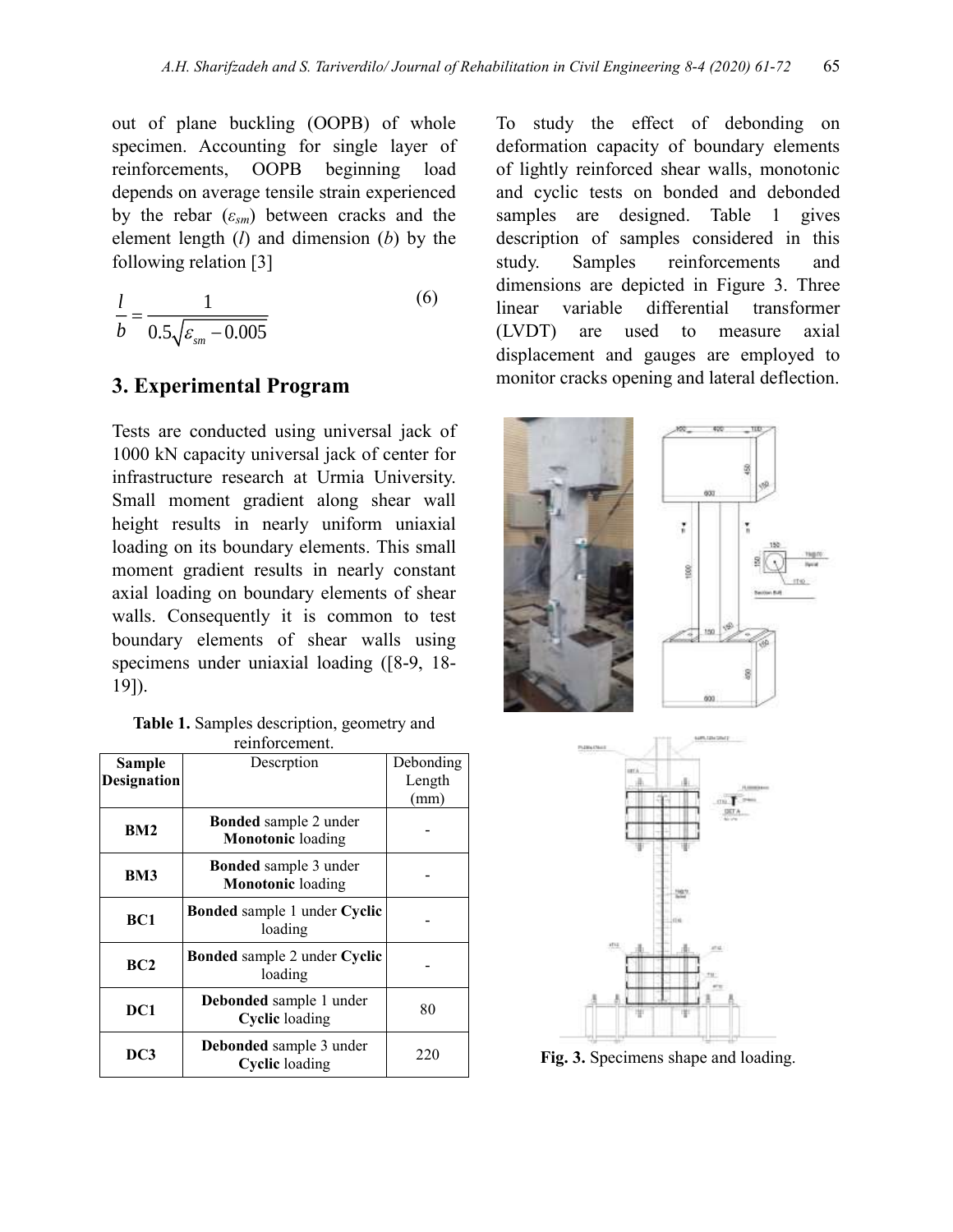In lightly reinforced shear walls under cyclic loading, concrete does not undergo large compression loading and failure demonstrates itself in the form of tensile cracking and compression buckling rather than compression failure (spalling). Accounting for this and following Hilson et al. [23] and Rosso et al. [17], an asymmetric loading protocol is adopted for cyclic loading mainly introducing tensile loading on the sample with small compression strain on the order 0.003.

**Table 2.** Material properties for concrete and reinforcements.

| Designation              | <b>Material Property</b>           | <b>Reinforcements</b> |  |  |  |  |  |  |  |
|--------------------------|------------------------------------|-----------------------|--|--|--|--|--|--|--|
|                          | Yield Stress (MPa)                 | 433                   |  |  |  |  |  |  |  |
| $f_{su}$                 | Ultimate Strength<br>(MPa)         | 622                   |  |  |  |  |  |  |  |
|                          | Fracture Elongation in<br>$5d_h$   | 0.30                  |  |  |  |  |  |  |  |
| $\varepsilon_{fc\_test}$ | Fracture Elongation in<br>$10d_h$  | 0.27                  |  |  |  |  |  |  |  |
|                          | Fracture Elongation in<br>$200$ mm | 0.21                  |  |  |  |  |  |  |  |
|                          | <b>Material Property</b>           | Concrete              |  |  |  |  |  |  |  |
|                          | 28 days strength (MPa)             | 30                    |  |  |  |  |  |  |  |

Loading protocol is symmetric until reaching compression strain of 0.003, then protocol becomes asymmetric, where maximum compression strain remains constant and meanwhile tensile strain increases in the following load steps. Figure 4 depicts loading protocol used in this study. Table 2 gives materials properties used in the experiments.



**Fig. 4.** Loading protocol used in the experiments, a) symmetric loading in small displacements, b) asymmetric loading in large displacements.

#### **4. Bonded specimens under monotonic loading**

Three specimens are designed to study strain profile of bonded longitudinal rebars under monotonic loading, but during transfer of specimens, specimen BM1 extensively cracked and although it was tested, its results will not be apealing. Therefore in the following only results for BM2 and BM3 are reported. Figure 5a shows load-deflection result and Figure 5b gives the cracking pattern of the specimens. As could be seen, the cracking pattern are nearly the same but the cracking sequence, width and maximum axial force are different (Table 3). In the both cases, rebar fracture has occurred in the crack at element-foundation interface.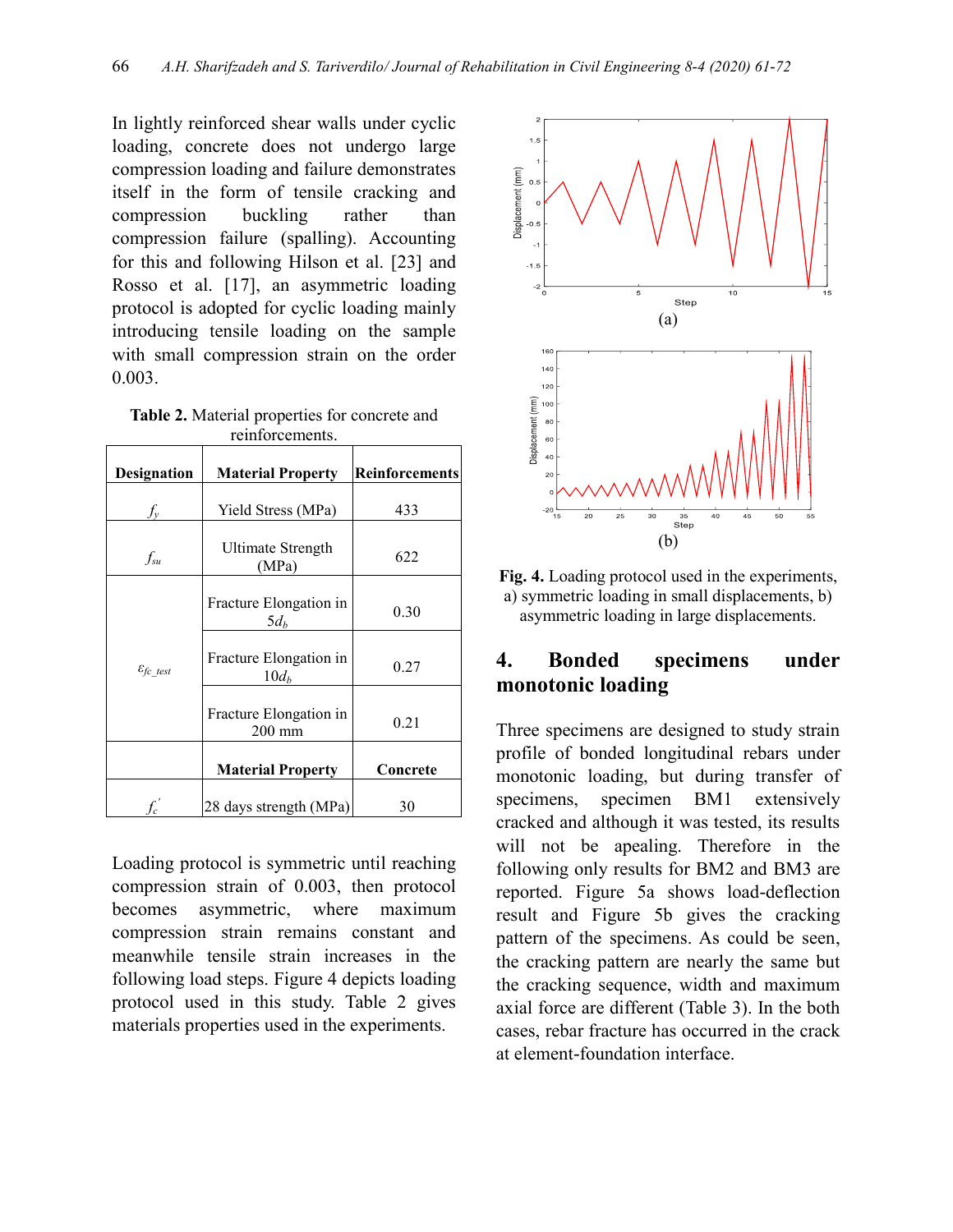

**Fig. 5.** Test results for bonded specimens under monotonic loading, a) load-deflection, b) cracking pattern.

Table 3 gives different estimates of strain in the rebar. As could be seen, estimates of the average strain from different methods defined in section 2 are different. This table shows that accounting for strain penetration into foundation does not improve estimate of average strain estimation, i.e. ε*sm*<sup>2</sup> is not a better estimator of average strain than ε*sm*1. In fact, estimate of elongation based on gross deformation (*εsm*1), although is slightly larger than actual uniform strain *εnfc*, gives better estimate of actual deformation compared to *εsm*2, which is important in evaluation of element susceptibility to OOPB. This is mainly due to large ratio of the specimen length to the rebar fracture elongation ( $\Delta_{fc}$  in Equation 4). Therefore fracture of

reinforcement have little impact on the axial deformation observed in the tests and average strain *εsm*<sup>1</sup> gives a conservative estimate of uniform elongation *εnfc*. Accounting for this, average strain in the specimens under cyclic loading are evaluated using *εsm*1.

| for bonded samples under monotonic foading. |    |    |            |                   |        |                     |                         |  |  |  |  |
|---------------------------------------------|----|----|------------|-------------------|--------|---------------------|-------------------------|--|--|--|--|
|                                             |    |    |            | Crack Number and  |        | Total Average       | Average                 |  |  |  |  |
|                                             |    |    | Width (mm) |                   | Elong. | Strain              | Strain                  |  |  |  |  |
| Sample                                      |    |    |            |                   |        | $\varepsilon_{sm1}$ | $\varepsilon_{\rm sm2}$ |  |  |  |  |
| Desig.                                      |    |    |            |                   |        |                     |                         |  |  |  |  |
| BM <sub>2</sub>                             | 20 | 17 | 35         | $91$ <sup>*</sup> | 163    | 0.163               | 0.119                   |  |  |  |  |
| BM3                                         | 31 |    | 29         | $20^*$            | 91     | 0.091               | 0.068                   |  |  |  |  |
| Rebar fracture crack                        |    |    |            |                   |        |                     |                         |  |  |  |  |

**Table 3.** Evaluation of different strain estimates for bonded samples under monotonic loading.

|                  | See Fig.   |              |                     | Elongation             |                          | $\varepsilon_{sm1}$<br>$/\varepsilon_{n\!f\!c}$ | $\varepsilon_{\rm sm2}$<br>$\mathcal{E}_{n\mathit{fc}}$ |
|------------------|------------|--------------|---------------------|------------------------|--------------------------|-------------------------------------------------|---------------------------------------------------------|
| Sample<br>Desig. | $W_{slip}$ | $\iota_{sp}$ | $\varepsilon_{nfc}$ | $\varepsilon_{\it fc}$ | $\varepsilon_{fc\_test}$ |                                                 |                                                         |
| BM2              | 25.8       | 36           | 0.14                | 0.22                   | 0.27                     | .12                                             | 0.79                                                    |
| BM3              | 12.2       |              | 0.08                | 0.29                   | 0.32                     | 14                                              | $0.85\,$                                                |

Table 3 also shows that same specimens with relatively same cracking pattern could give different axial deformation at failure and even estimate of uniform strain (*εnfc*) could be quite different.

#### **5. Bonded specimens under cyclic loading**

Figure 6 gives test results for bonded samples tested under cyclic loading, where load step initiating out of plane buckling is marked on the figure. The figure also shows cracking pattern and photo of the specimens at the end of tests. Cracking pattern for the specimens shows that pattern is quit similar to that observed for monotonic loading with the exception of additional cracks for BC1, which are developed mainly after buckling of specimen. While in specimens under monotonic loading due to strain penetration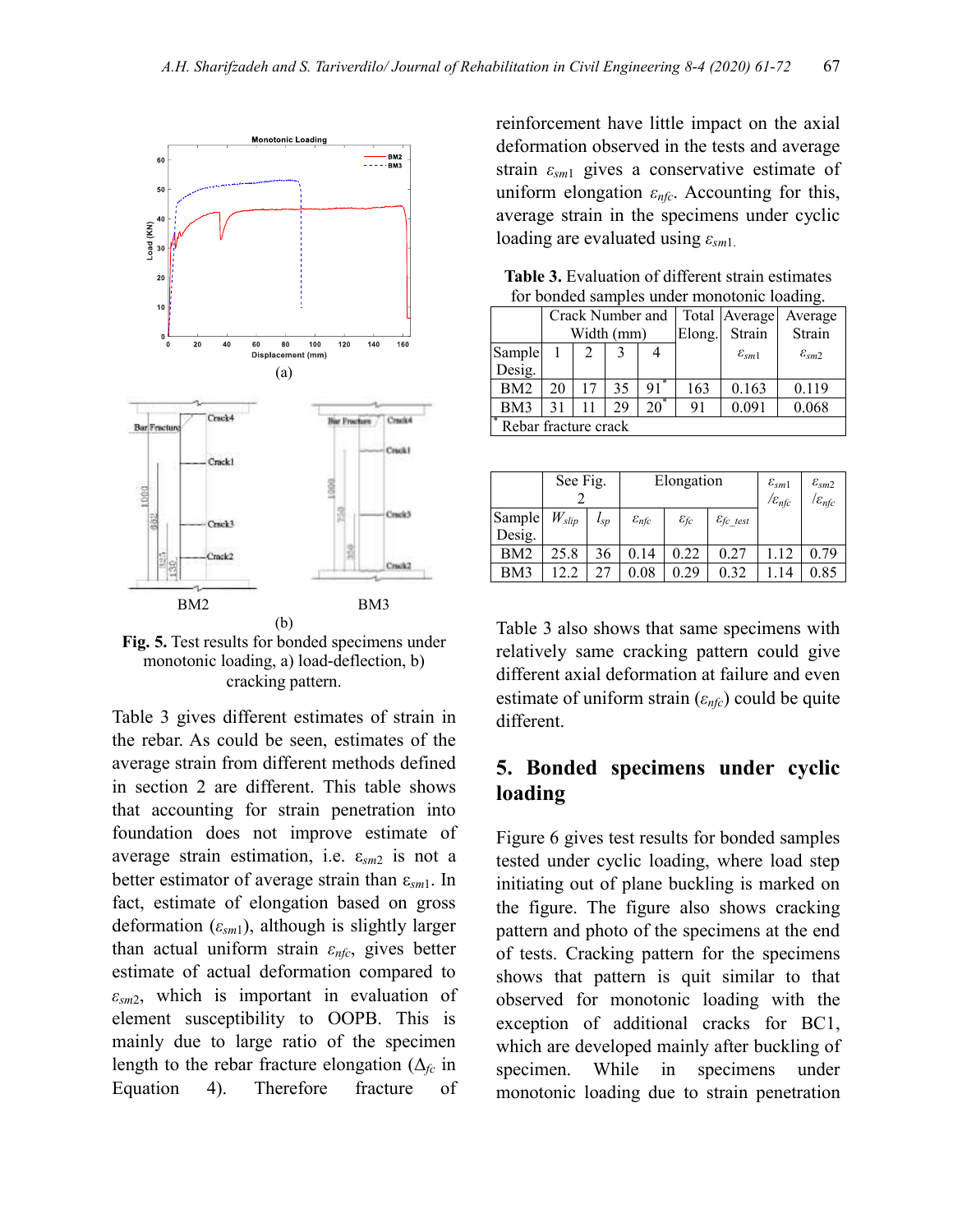into foundation, rebar fracture for the both specimens BM2 and BM3 is occurred at foundation-element interface, this is not the case for specimens under cyclic loading. The reason for this change in fracture location is out of plane buckling (OOPB). OOPB results in concentration of strain demand in midspan region and consequently all of the rebar fracture for these specimens are occurred at mid-span region.

After specimen buckling, cracks width are not representative of pre-buckling strain profile. Therefore no analysis to drive uniform elongation is done on these specimens. Table 4 gives cracks width and order at which cracks taking place. Although the number and pattern of cracking is different for the specimens, OOPB occurred at same average strain for the both specimens, which confirms correlation between OOPB and average axial deformation.

**Table 4.** Evaluation of strain estimates for bonded samples under cyclic loading at OOPB and test

| end.                           |               |    |                |                        |                |        |                     |                     |       |       |  |
|--------------------------------|---------------|----|----------------|------------------------|----------------|--------|---------------------|---------------------|-------|-------|--|
| Sam.                           | <b>Status</b> |    |                | Crack Number and Width | (mm)           | Total  | $\mathcal{E}_{sm1}$ | $\mathcal{E}_{sm2}$ |       |       |  |
|                                |               | 1  | $\overline{2}$ | 3                      | $\overline{4}$ | 5      | 6                   | Elong.              |       |       |  |
|                                | <b>OOPB</b>   | 5  | $\overline{4}$ | 9                      | $\tau$         | $\tau$ |                     | 32                  | 0.033 | 0.032 |  |
| BC1                            | Test<br>End   | 20 | 19             | $14$ <sup>*</sup>      | 21             | 25     | 12                  | 111                 | 0.111 |       |  |
|                                | <b>OOPB</b>   | 10 | 5              | 9                      | 8              |        |                     | 32                  | 0.032 | 0.031 |  |
| BC <sub>2</sub>                | Test<br>End   |    | 25 19*         | 22                     | 18             |        |                     | 84                  | 0.084 |       |  |
| $\ast$<br>Rebar fracture crack |               |    |                |                        |                |        |                     |                     |       |       |  |





**Fig. 6.** Load-displacement and cracking pattern for specimens, a) BC1, b) BC2.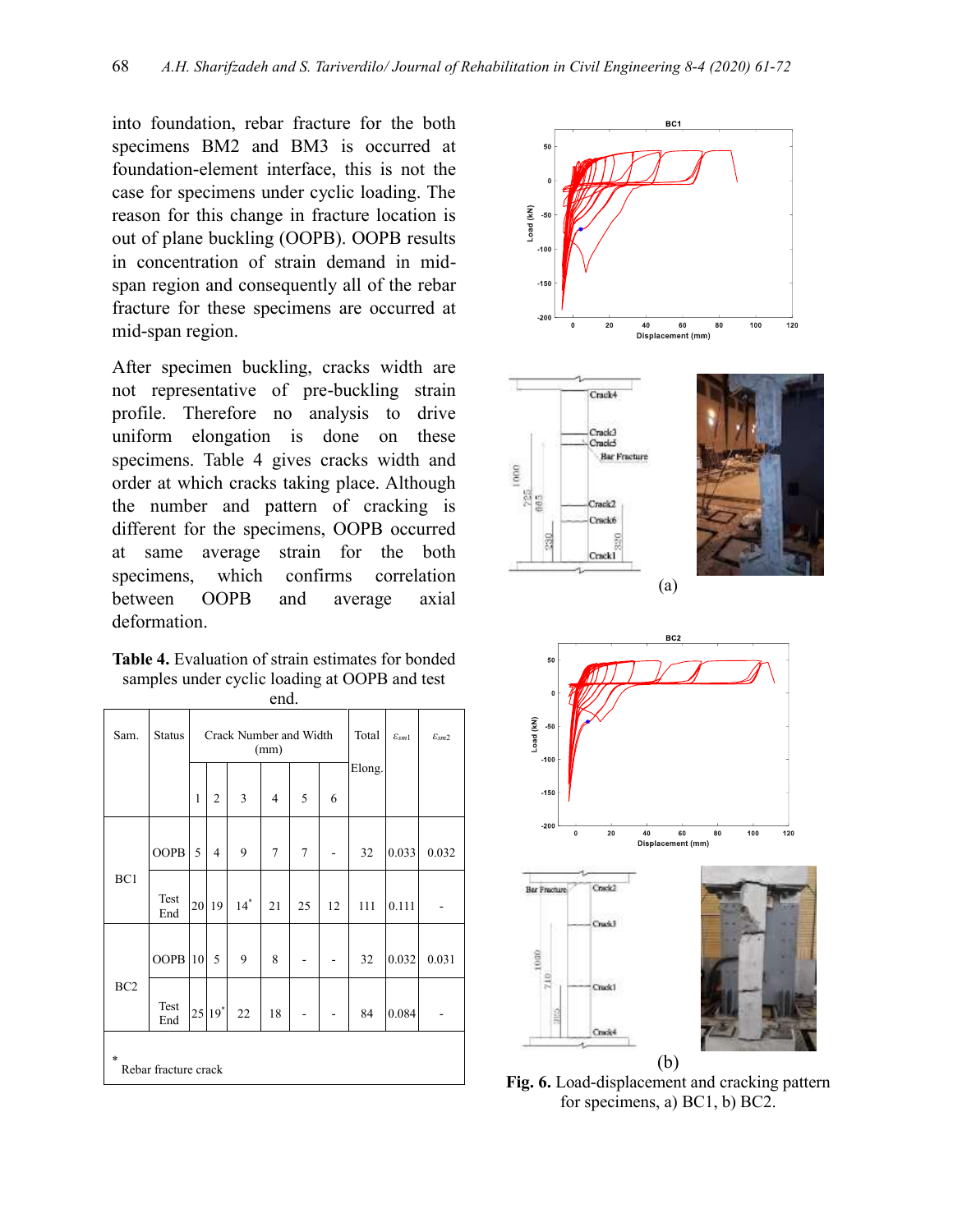## **6. Debonded Specimens under Cyclic Loading**

Two debonded specimens are tested under cyclic loading. Debonding is done using polyurethane sleeves around rebars. Figure 7 gives the load-displacement of the debonded samples with different debonding length of 80 and 220 mm, where debonding length located at the samples midpoint. OOPB beginning point is also depicted on the loaddisplacement graph. Cracking pattern and samples photo at the end of test are also given in Figure 7.

**Table 5.** Evaluation of strain estimates for debonded samples under cyclic loading at OOPB and test end.

|                      |             |    |          | Crack Number and | Total  | $\varepsilon_{sm1}$ |    |       |
|----------------------|-------------|----|----------|------------------|--------|---------------------|----|-------|
| Sam.                 | Status      |    |          | Width (mm)       | Elong. |                     |    |       |
|                      |             |    | 2        | 3                |        | 5                   |    |       |
|                      | <b>OOPB</b> | 3  | 6        | 5                |        |                     | 18 | 0.018 |
| DC1                  | Test<br>End |    | .*<br>24 | 23               | 6      | 5                   | 65 | 0.065 |
|                      | <b>OOPB</b> | 5  |          | $\overline{2}$   | 4      |                     | 18 | 0.022 |
| DC3                  | Test<br>End | 24 | $36^*$   | 6                | 32     |                     | 98 | 0.098 |
| Rebar fracture crack |             |    |          |                  |        |                     |    |       |

Test results show that debonding rebars has resulted in development of cracks at a distance about  $5d_b$  to  $7.5d_b$  from the end of debonding length and cracks adjacent to the debonding length has largest width. This is anticipated as this crack releases deformation allocated in the deboned length. Table 5 gives crack number in order of occurrence and its width at beginning of OOPB and at test end. As could be seen, in the both samples OOPB occurs at same axial deformation, which is smaller than that for bonded samples. This is an indication of smaller lateral stiffness of specimen, which is expected due to elimination of tension stiffening in debonding length.



**Fig. 7.** Debonded specimens under cyclic loading, load-displacement, cracking pattern and photo at the end of tests.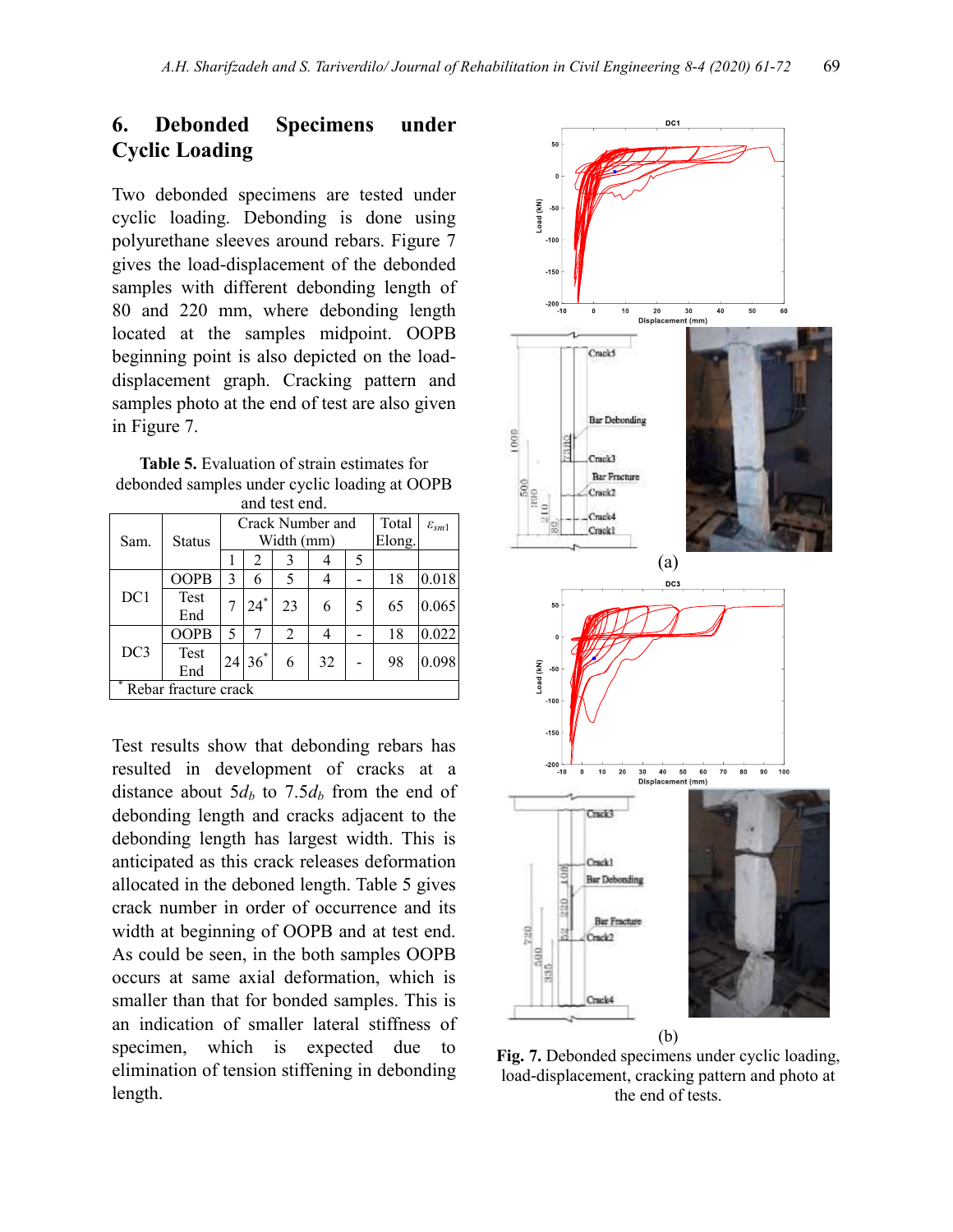This smaller lateral stiffness resulted in larger lateral deflection, larger rebar strain in cracks and therefore smaller number of cycles are require for fracture of the rebar due to low cycle fatigue. The crack adjacent to the debonding length has largest crack width and in the both cases fracture occurs at these cracks. The main contributing factor for this pattern of failure is that these cracks are near the mid span, where the element has largest curvature, and it seems that debonding is not detrimental in this respect.

Increase in debonding length resulted in an increase in crack width for the crack near debonding length. However it does not affect the OOPB initiating axial strain and also the maximum axial deformation that the specimen experiences.

#### **7. Rebar Strain Initiating out of Plane Buckling**

Correlation between rebar strain triggering specimen buckling and slenderness ratio for bonded and debonded samples is depicted in Figure 8, which shows that debonded specimens buckles at smaller axial displacements. As discussed in the previous section, this is mainly due to debonding of rebars that leads to reduction in specimen lateral stiffness. This figure also shows prediction of Equation 6 for axial strain triggering OOPB that is unconservative for both of the bonded and debonded specimens.

ACI 318-19 requires a minimum boundary element dimension of at least  $h_u/16$ , where  $h_u$ (*l* in this paper) is laterally unsupported height of boundary element. Using Equation (6) it is possible to back calculate target minimum tensile strain of BE as

$$
\frac{h_u}{b_{\min}} = 16 = \frac{1}{0.5\sqrt{\varepsilon_{sm} - 0.005}} \to \varepsilon_{sm} = 0.021
$$
 (7)

In other word, ACI limitation of minimum dimension for BE guarantees reaching a minimum tensile strain of 0.021. Referring to Table 3 and 4 axial tensile strain at the beginning of OOPB for bonded and debonded specimens are about 0.032 and 0.020, respectively. Noting that *l*/*b* of the specimens is about 9.3, the specimens (bonded/deboned) should reach a tensile strain of about 0.057 (see Figure 8). It could be concluded that both of the bonded and debonded specimens fail to reach a minimum target tensile strain of ACI, while their *l*/*b* is about 9.3, well below ACI minimum *l*/*b* of 16.



**Fig. 8.** Correlation between rebar tensile strain and out of plane buckling.

#### **Conclusion**

Performance of rebar debonding in boundary elements of lightly reinforced shear walls investigated experimentally. Tests are developed to evaluate effect of debonding on strain profile and out of plane buckling of boundary elements. Experiment include monotonic tests on bonded specimens and cyclic tests on bonded and debonded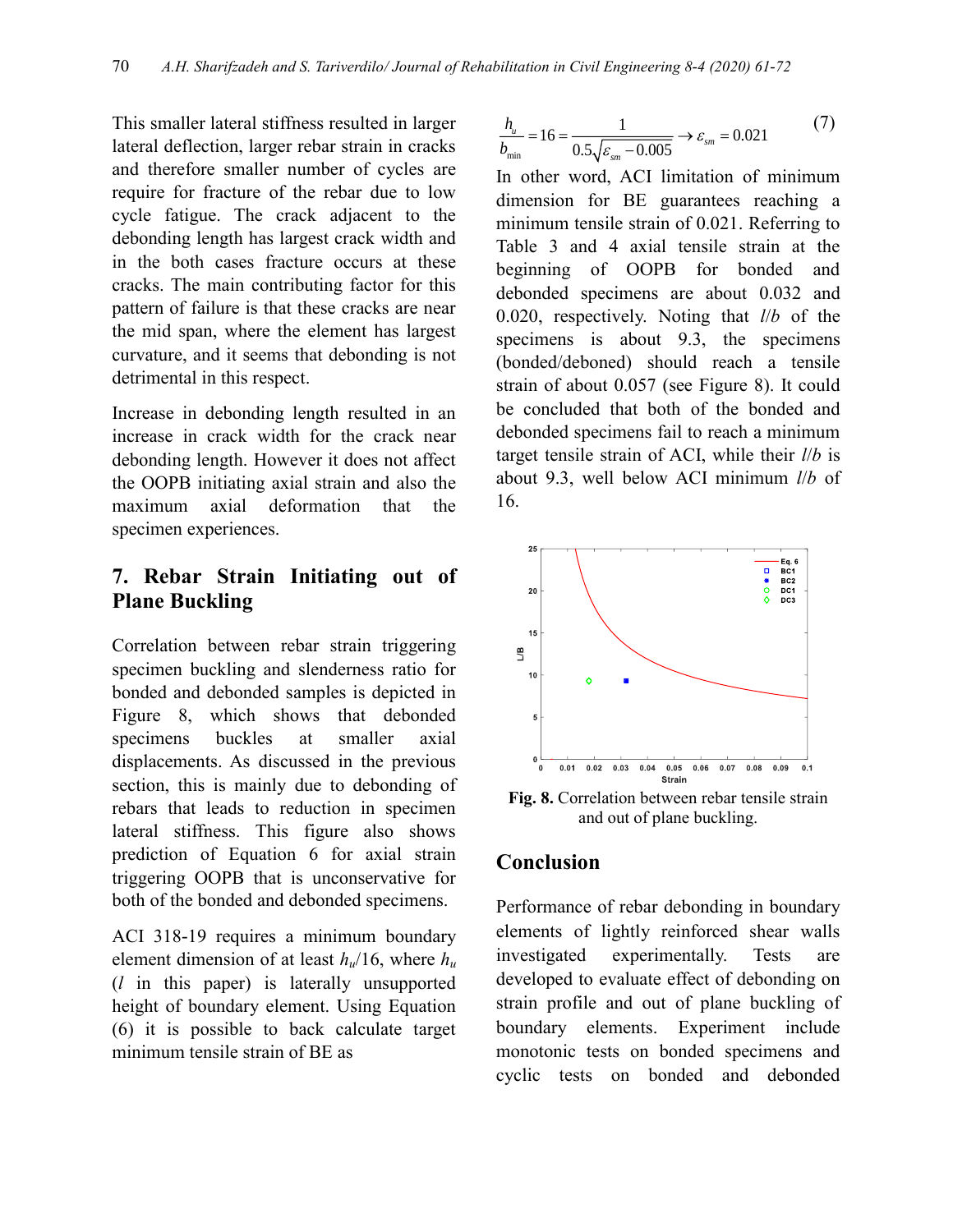specimens. Test results leads to the following conclusions

- Debonding provides additional source of deformation in the vicinity of terminating points of debonding and does not affects axial deformation capacity of the specimens.
- Debonding by reducing lateral stiffness of the specimen leads to out of plane buckling in smaller axial strains compared to the bonded specimens, which means larger minimum dimension will be required for boundary elements with debonded rebars.
- ACI 318-19 requires a minimum boundary element dimension ( $b_{\text{min}}$ ) of at least *l*/16, where *l* is laterally unsupported height of the boundary element. This limitation intends to provide a minimum tensile strain capacity of 0.021 for BEs with *l*/*b* of 16.
- While *l*/*b* of specimens is about 9.3 maximum available tensile strain before out of plane buckling for bonded and debonded specimens are about 0.020 and 0.032, well below anticipated tensile strain capacity of the elements.
- Comparing maximum tensile strain of specimens at beginning of OOPB, elements with debond rebars seem more vulnerable to OOPB. This means that minimum dimension of the element for debonded rebars should be larger than that for elements with bonded rebars. Further researches are required to quantify this increase.
- Uniform axial strain in the specimens up to rebar fracture could be approximated by total axial deformation, ignoring strain penetration and tension stiffening.

#### **REFERENCES**

- Eligehausen, R., Ozbolt, J., Mayer, U. (1998). "Contribution of concrete between cracks at inelastic steel strains and conclusion for the optimization of bond, Bond and development of reinforcement." SP 180, American Concrete Institute, Farmington Hills, MI, pp. 45-80.
- Collins, M.P., Mitchell, D. (1990). "Prestressed Concrete Structures." Prentice-Hall Inc., Englewood Cliffs, NJ, 766 p.
- Mohle, J. (2015). "Seismic Design of Reinforced Concrete Buildings." McGraw-Hill, 760 p.
- CEB-FIP. (2007). "Bulletin 39: Seismic Bridge Design and Retrofit – Structural Solutions, International Federation for Structural Concrete", Lausanne, Swiss.
- ACI 318-19. (2019). "Building code requirements for structural concrete (ACI 318-19) and commentary." American Concrete Institute, Farmington Hills, MI.
- Lu, Y., Henri, R.S., Ma, Q.T. (2014). "Numerical modelling and testing of concrete walls with minimum vertical reinforcement." NZSEE conference.
- Arteta, C.A., To, D.V., Moehle, J.P. (2014). "Experimental response of boundary elements of code-compliant reinforced concrete shear walls." Tenth U.S. National Conference on Earthquake Engineering: Frontiers of Earthquake Engineering, Anchorage, Alaska.
- Cook, D.T., To, D., Moehle, J. (2012). "Ductility of RC shear wall boundary element in compression." PEER Internship Program.
- Sritharan, S., Beyer, K., Henry, R.S., Chai, Y.H., Kowalsky, M., Bullf, D. (2014). "Understanding Poor Seismic Performance of Concrete Walls and Design Implications." Earthquake Spectra, Vol. 30, Issue 1, pp. 307-334, doi:10.1193/021713EQS036M.
- Hoult, R.D., Goldsworthy, H.M., Lumantana, E. (2016). "Displacement capacity of lightly reinforced rectangular concrete walls." Australian Earthquake Engineering Society 2016 Conference, Melbourne, Victoria.